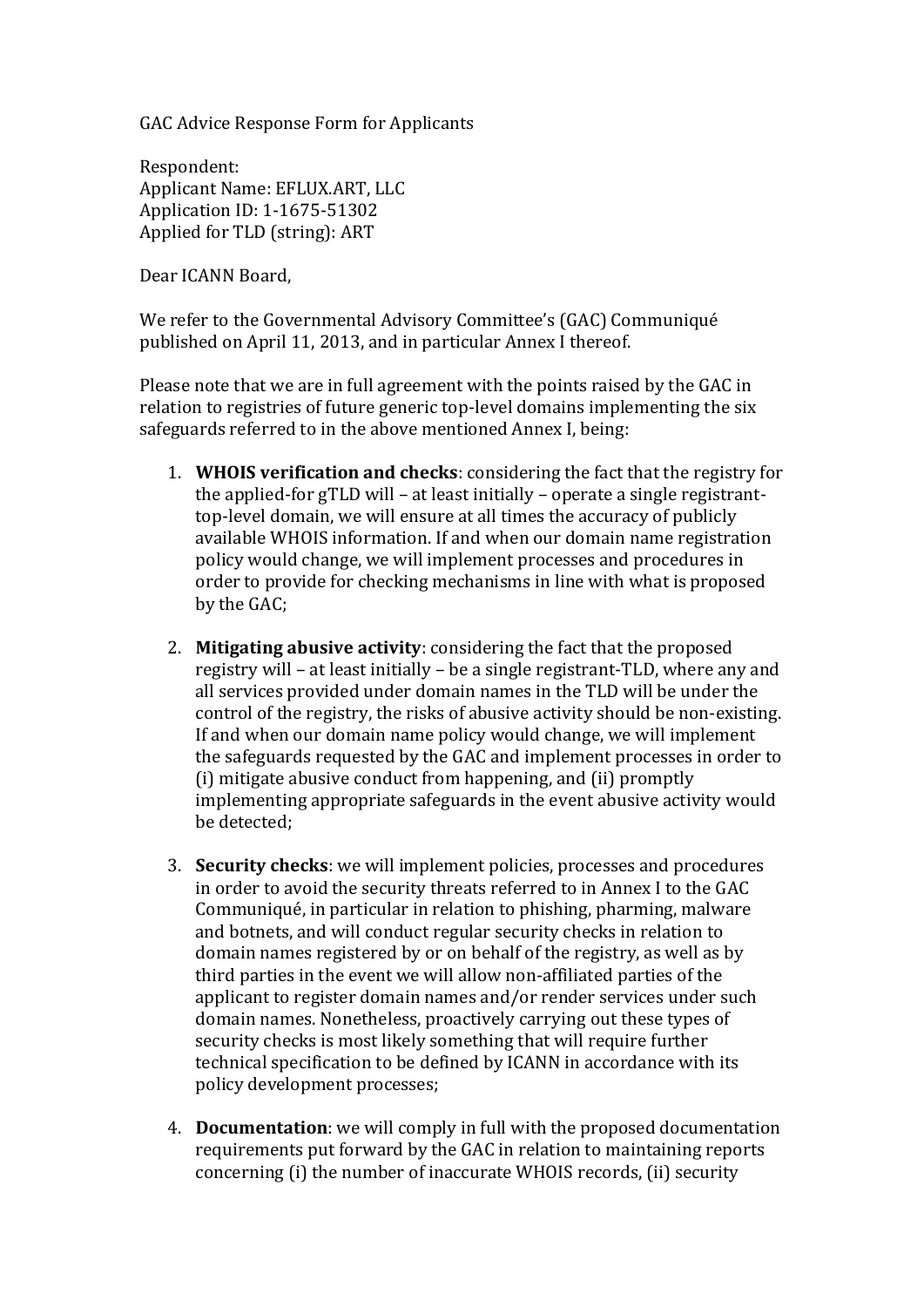threats identified, and (iii) actions taken. These reports will be kept for the full term of the registry agreement with ICANN;

- 5. **Making and handling complaints**: as stated in our application, we will put in place a complaints point of contact that will deal with complaints relating to malware, operation of botnets, phishing, piracy, trademark or copyright infringement, fraudulent or deceptive practices, counterfeiting or any type of behaviour that is considered to be contrary to applicable law.
- 6. **Consequences**: we will ensure that there are real and immediate consequences for the demonstrated provision of false WHOIS information and violations of the requirement that the domain name should not be used in breach of applicable law, which will be laid down in the domain name registrations that will be published following the delegation of the TLD to us.

Furthermore, we refer to our responses to Questions 18, 20, 28 and 29, as amended following the responses to the clarifying questions we have submitted and/or will supplement if needed be. However, we reserve the right to amend our responses following the outcome of the current policy development and comments processes in relation to the GAC Advice contained in the GAC Communiqué referred to above.

Considering the fact that the .mutuelle gTLD also figures on the "Category 1" list, the GAC also requires an answer to the following additional safeguards:

1. Registry operators will include in its acceptable use policy that registrants comply with all applicable laws, including those that relate to privacy, data collection, consumer protection (including in relation to misleading and deceptive conduct), fair lending, debt collection, organic farming, disclosure of data, and financial disclosures.

The applicant will include these obligations in its acceptable use policy.

2. Registry operators will require registrars at the time of registration to notify registrants of this requirement.

The applicant will include a provision to this effect in its registry-registrar agreement.

3. Registry operators will require that registrants who collect and maintain sensitive health information and financial data implement reasonable and appropriate security measures commensurate with the offering of those services, as defined by applicable law and recognized industry standards.

The applicant will provide for a clause to this effect in its domain name registration terms and conditions.